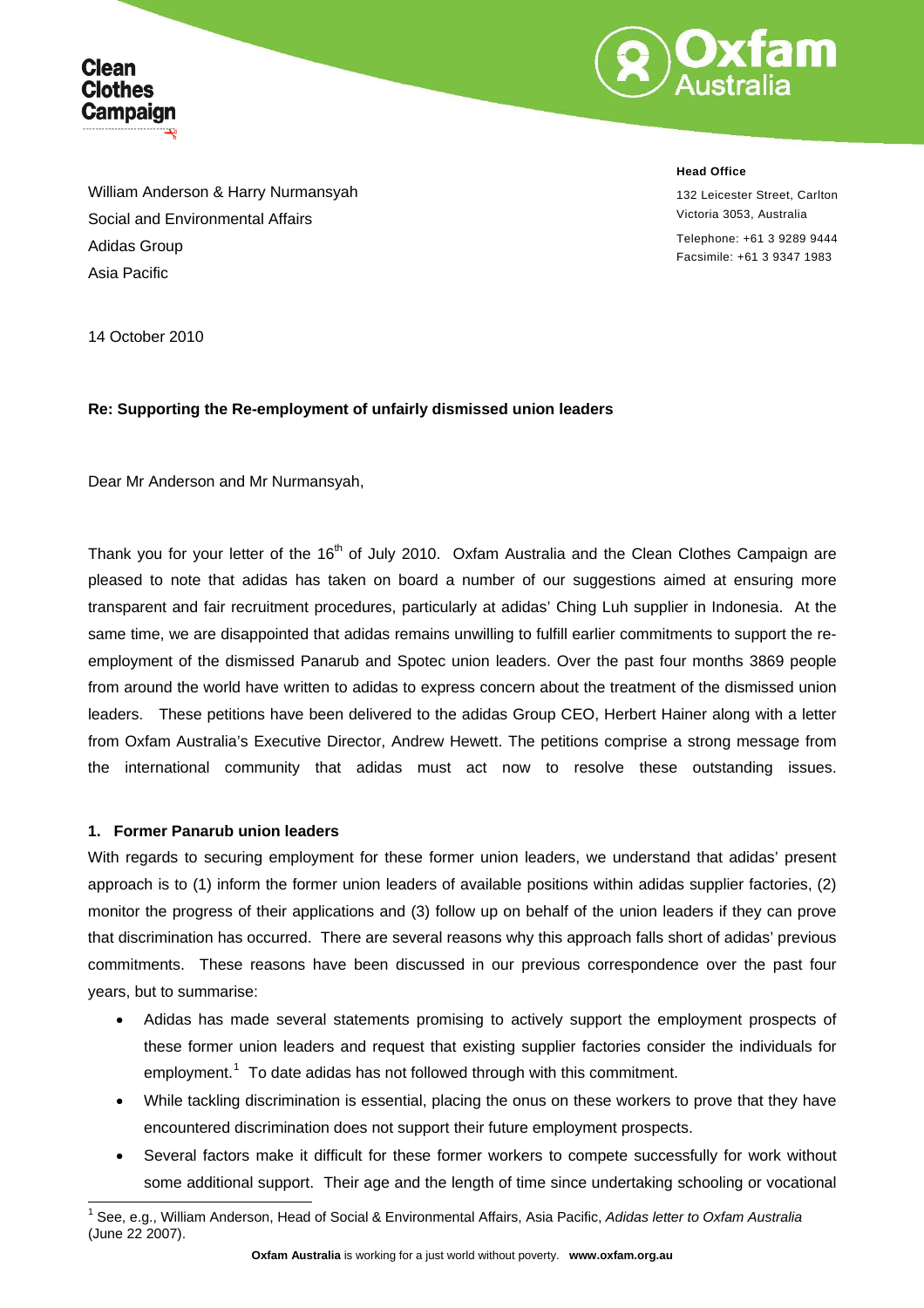training, puts them at disadvantaged when applying to new positions. Factories generally preference younger applicants/recent graduates who are better equipped to pass written examinations.<sup>2</sup>

- The union leaders have now been out of work for almost 5 years. It is unreasonable that these individuals and their families should have to wait for such an extended period after having applied for many positions unsuccessfully.
- The former union workers believe they face discrimination due to their age, lack of local political connections and their past union activities. Adidas is unable to prove that this is not the case.

We understand from Mr Nurmansyah that adidas is hesitant to put forward the names of former Panarub leaders because it might compromise the regular "blind" recruitment process. In regards to this concern, we wish to point out the following:

a) Adidas' assertion that recruitment processes are "blind" is inaccurate. Applications require details of past work experience, including past work places and relevant dates. We do not believe it would be difficult to surmise the identity of the former union leaders given that their employment at Panarub ended at the same time the entire leadership of the Perbupas union was fired.

b) Union leaders themselves have requested that adidas put forward their applications to its suppliers.

c) In the past adidas also committed to put forward union leaders applications to its suppliers.

d) Adidas has expressed some concern that factory recruitment staff might discriminate against applicants if they know they are former union leaders. This presents a *stronger* case for adidas to openly insist and ensure proper consideration of the former Panarub leaders' applications.

We have been writing to adidas about these issues for more than four years and we have seen little progress in the cases of these former union leaders. But it is not too late for adidas to improve its record. Ideally, adidas should secure the re-employment of those former union leaders as soon as possible. As a minimum, we urge adidas to notify supplier factories when the former Panarub workers put in applications and explain to these suppliers the commitments that adidas has made to support their re-employment. A positive recommendation from adidas would also mitigate the chance of discrimination. We do not believe that this is beyond the scope of adidas' influence.

In addition to the above points, we note that adidas has indicated an upswing in job prospects within its Indonesian suppliers. Given the availability of new openings at adidas suppliers it should not be difficult for adidas to support the employment of these three former Panarub workers into one of adidas' supplier factories.

### **2. Former union officials of PT Spotec**

As we have communicated in the past, the discrimination against the former union officials of PT Spotec applying for work at CLI is unacceptable. Both adidas and the management of Ching Luh have acknowledged that two of the former union officials from Spotec experienced discrimination when they were interviewed at the factory. In adidas' July 16 letter, adidas recommended that the former union officials, representatives from a group of petitioners and the CLI factory management meet to discuss an alleged petition against the former union officials. We do not feel confident that a meeting between those officials and their petitioners is likely to be fruitful exercise. While we remain hopeful that CLI can employ these

 2 This observation is supported by findings in a recent report: The World Bank, *Indonesia Jobs Report* (June 2010) p 66.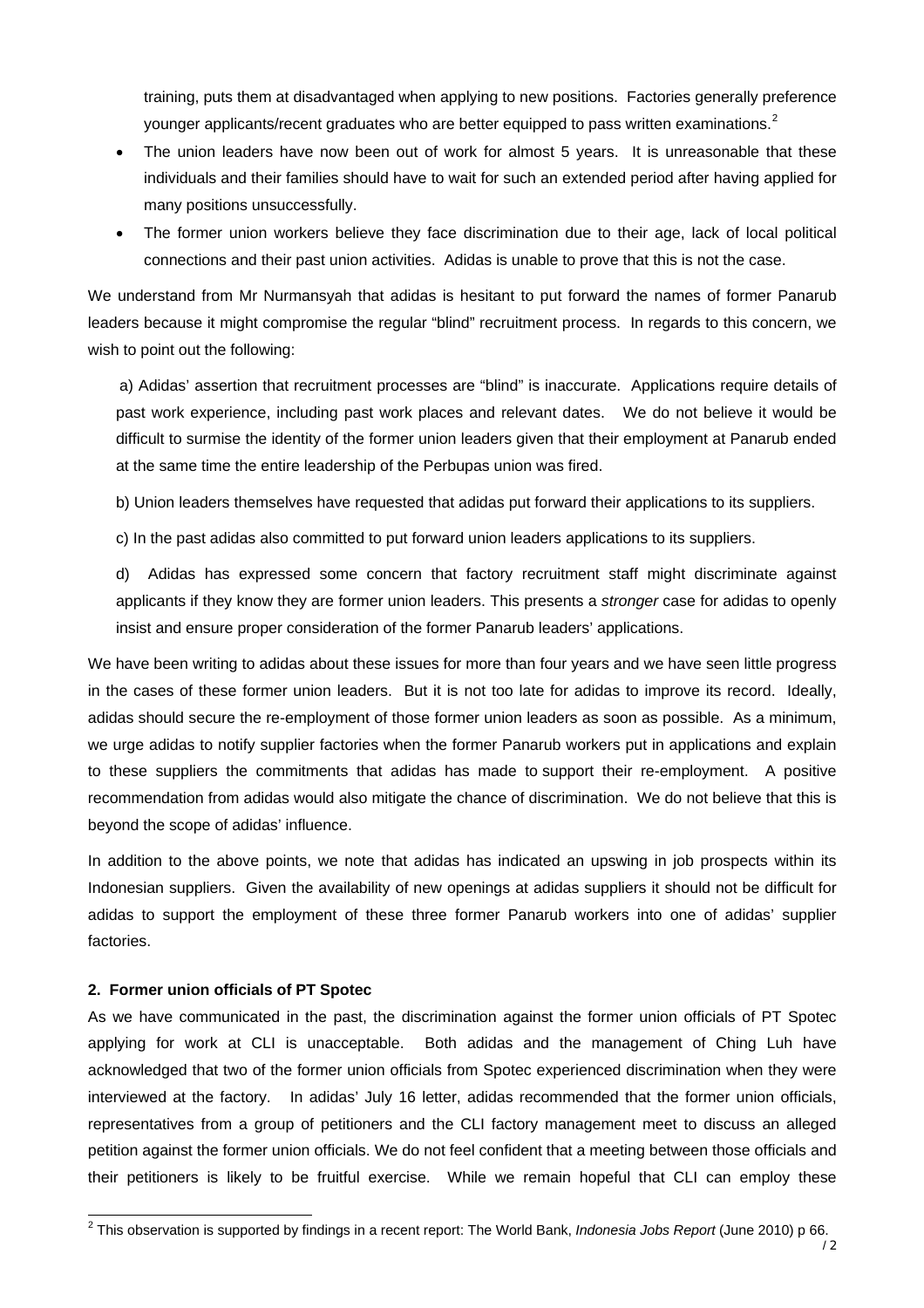individuals according to regular and objective processes, it would be appropriate for adidas to put forward the applications of the individuals to other adidas supplier factories in the area. Mr Agus Santoso, Mr Kurniawan, Mr Syaiful and Mr Suhardi have also indicated that they would be happy to gain re-employment at an alternate supplier factory.

With regards to the application of Ms Ari, we will make sure she is aware that she is able to re-apply to CLI and hope that as a prioritized applicant she will be given work as soon as possible.

### **3. Public Notification regarding job vacancies**

We are glad to hear that adidas will encourage suppliers to advertise positions online as this will contribute to a more transparent and accessible recruitment processes. We would welcome if adidas could share with us which suppliers take up this online advertising. To clarify our position, we believe that internet postings should occur *in addition* to the traditional approach of posting job openings at the gates. As we wrote in our 12 February 2010 correspondence, we urge adidas to encourage suppliers to use a specified website to advertise positions or that adidas create a page with links to all online job listings. We are pleased to hear that adidas has asked suppliers to ensure that notice board postings are placed in secure locations to prevent notices from being torn down.

### **4. Recruitment Process at CLI**

We understand that there has been some progress in improving recruitment processes at CLI, including an abolition of the discriminatory gender quota. We also understand that steps have been taken to eradicate the use of middle-men in the hiring process by requiring that applications are submitted directly to factory recruitment staff. We welcome these reforms and expect that adidas will continue to monitor the situation to ensure that these changes are properly implemented. At the same time, we re-iterate our concern that preferential treatment of locally based applicants may result in corruption. We have heard reports of local middlemen who "guarantee" priority recruitment in return for payments and also that local identity cards can be arranged via a black market. Thus we suggest that adidas supports CLI to continue to make reforms towards a transparent and merit-based recruitment system which prioritizes skills, competence and experience according to adidas' own codes of conduct.

### **5. Allegation of bribery at PT Nikomas**

Adidas' 16 July 2010 letter stated that the SEA team would be contacting Mr Wangkay to arrange a meeting with Ms Neneng so that she can provide further information on alleged bribery at PT Nikomas. To date Mr Wangkay has not been contacted with regards to this issue. Given that the alleged incident took place in February 2008 we urge adidas to follow up on this issue and undertake proper investigations as soon as possible.

# **6. Adidas' Compliance Team**

We welcome the news that Ms Adelina Simanjuntak is re-joining adidas' Social & Environmental Affairs team in Indonesia. We hope that the increased capacity of this team will assist a more rapid resolution of outstanding issues raised in this correspondence.